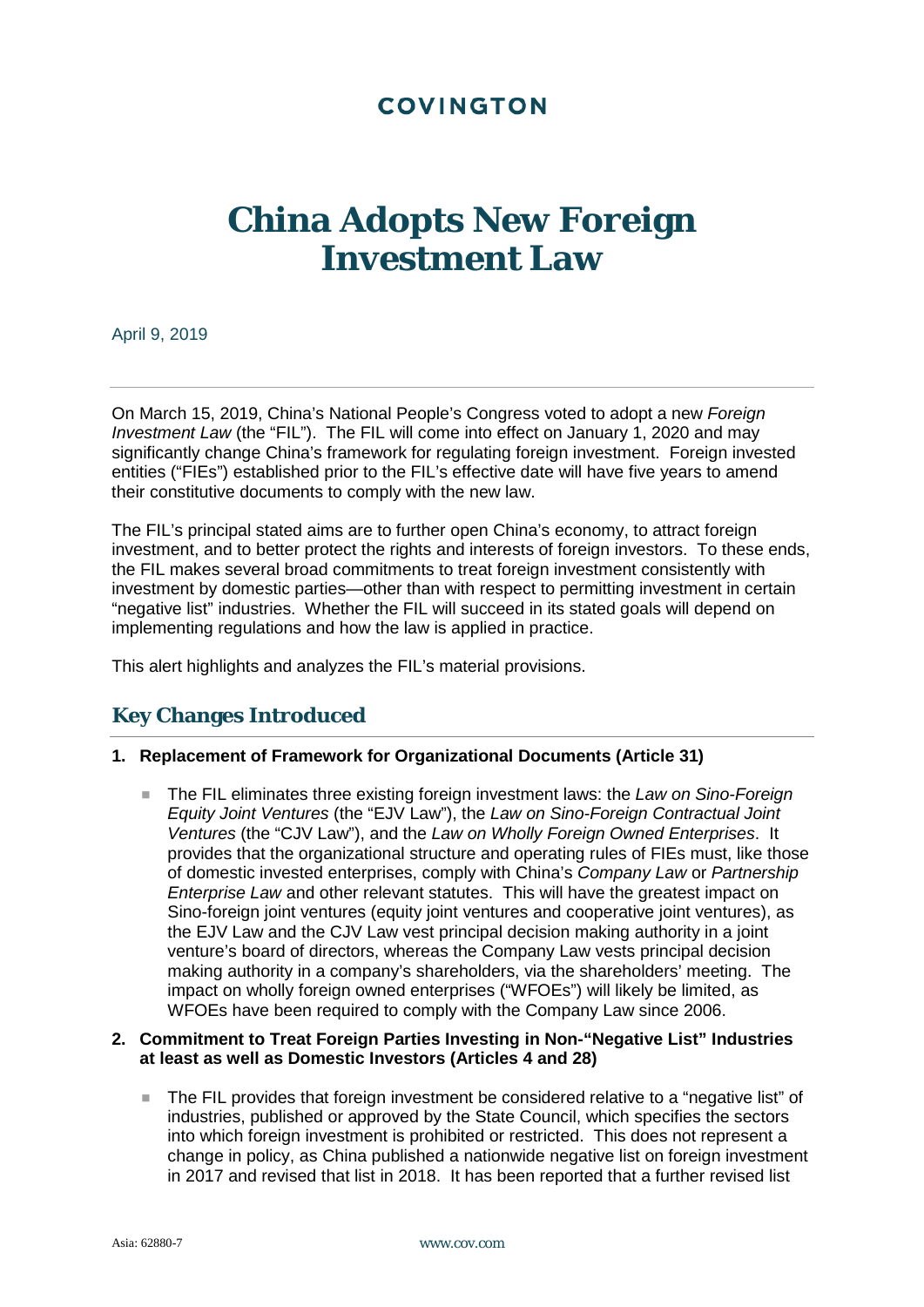will be issued in June 2019 and will be more permissive than the current list. Outside of the negative list industries, the FIL commits that China will treat foreign investors and their investments no less favorably than domestic investors at "the stage of investment access." The commitment to such "pre-establishment national treatment" differs from the commitment in the second draft of the FIL that was submitted to the Standing Committee of the National People's Congress to review on January 29, 2019, which called for treating foreign investment no less favorably than domestic investment "during the establishment, acquisition, expansion, and other stages of an enterprise."

#### **3. Other Commitments to Non-Disparate Treatment (Articles 9, 15, 16, 30)**

- The FIL contains other commitments to treat FIEs no less favorably than domestic invested enterprises. Article 9 provides that "policies in support of enterprise development" must apply equally to FIEs. Article 15 provides FIEs may "participate equally" in standards setting and provides that compulsory standards shall apply equally to FIEs. Article 16 provides that FIEs may participate in government procurement activities and that products produced in China and services provided in China by FIEs shall be treated equally in government procurement. These articles do not specify what the treatment of FIEs should be equal *to*, but we assume it is the treatment of domestic invested enterprises, given the overarching goals of the FIL.
- Article 30 provides that in sectors requiring special licenses, unless otherwise provided by laws or regulations, license applications by FIEs are to be considered under the same "conditions and procedures" as apply to domestic investment.

#### **4. Commitments Not to Impair FIEs Without Legal Authorization (Articles 20, 24, and 25)**

 Article 20 provides that the Chinese government may expropriate the investments of foreign investors only "in special circumstances" for public purposes, and that foreign investors will receive fair compensation therefor, in each case, in accordance with law. Article 24 provides that, in the absence of laws or regulations permitting such treatment, government authorities at all levels must not impair FIEs' "legitimate rights and interests," increase their obligations, set market access and exit conditions, or intervene in their normal production and operation activities. Similarly, Article 25 requires local governments to keep all policy commitments and to perform all contracts made to or with foreign investors and FIEs, and to compensate such foreign investors for their losses if such policies or contracts must be changed, in each case, in accordance with China's laws. As with the non-discrimination provisions, these Articles provide that the rights and interests of FIEs will be protected, and that foreign investors will be compensated when they are not, only to the extent provided in China's laws.

## **5. Support for Flexibility in Cross-Border Payments (Article 21)**

Article 21 provides that foreign investors may "freely" remit capital contributions, gains, intellectual property ("IP") royalties, and other compensation and income, into and out of China, in accordance with China's laws. Given that there are hundreds of foreign exchange and cross-border RMB regulations, which China has strictly enforced for decades, we read this brief statement narrowly, as a restatement of current law, rather than as a commitment to materially relax China's foreign exchange controls. We expect China's foreign exchange regulations will continue to be driven by its monetary policy, rather than the FIL.

#### **6. Support for Freedom of Contract in Technology Cooperation; Commitments to IP Protection (Articles 22 and 23)**

## **COVINGTON**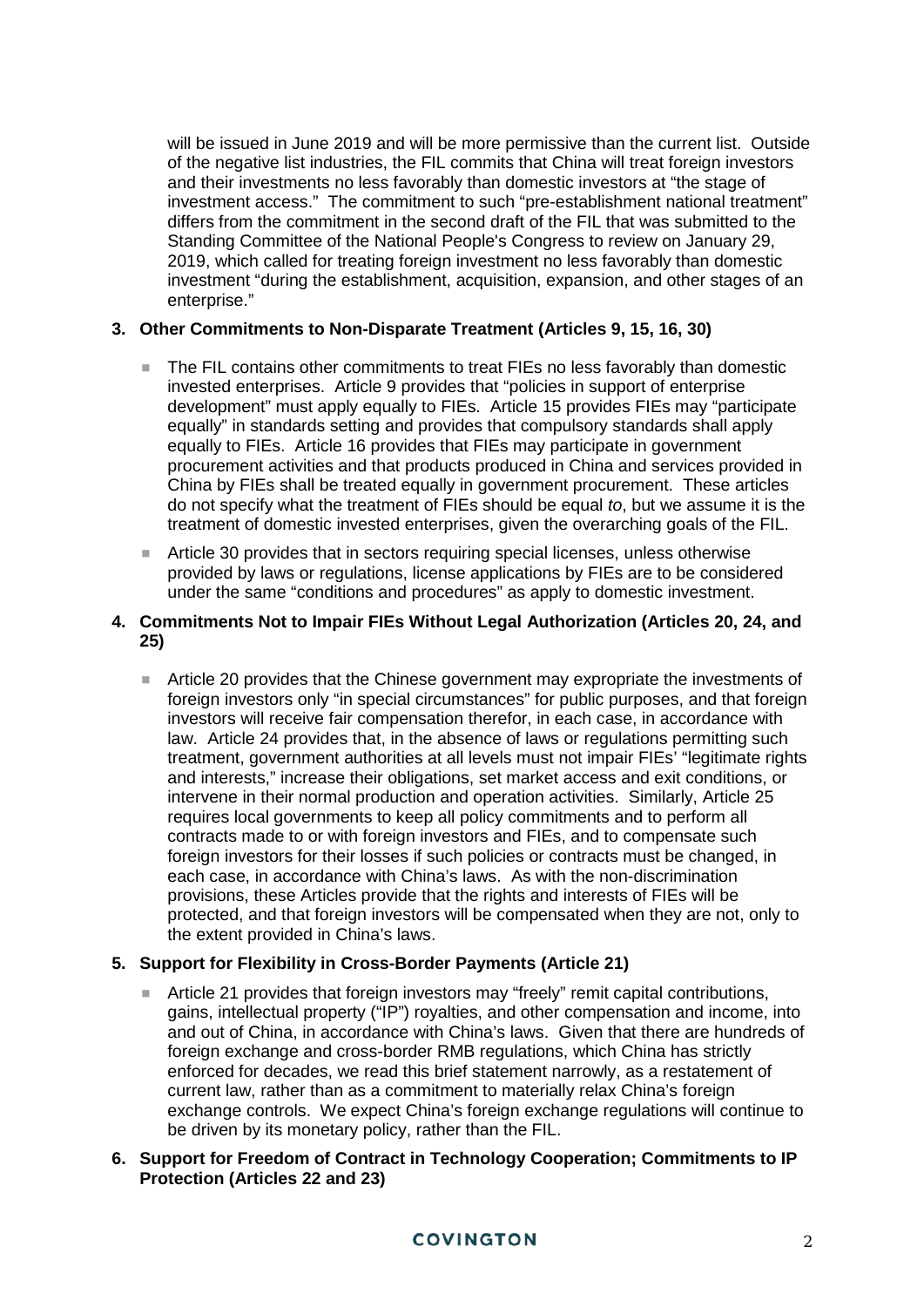Article 22 encourages technology cooperation based on "voluntariness" and provides that the terms of technology cooperation in foreign investment (likely including IP licenses into China) are to be determined based on the "principle of fairness" by the parties' "equal negotiation." Article 22 declares that China protects the IP rights of foreign investors and FIEs; it then instructs administrative bodies and their personnel not to "force" technology transfers by administrative means. Article 23 likewise instructs administrative bodies and their personnel to keep confidential, in accordance with law, and not divulge or illegally provide to others, trade secrets of foreign investors or FIEs that they obtain in their official duties.

#### **7. Complaint Mechanism for FIEs (Article 26)**

 Article 26 establishes an FIE "complaint mechanism" by which FIEs and foreign investors may seek "coordination and resolution" if they believe their rights or interests (apparently whether under the FIL or otherwise) have been infringed by administrative bodies or their personnel. Article 26 notes that, notwithstanding the establishment of the complaint mechanism, FIEs or foreign investors may still apply for administrative reconsideration or pursue litigation (if permitted by other laws) in respect of such alleged infringement. The FIL does not provide which government agency or agencies will be in charge of handling the complaints, and it is also silent on the procedure and consequences of the complaint mechanism. Implementation regulations are needed before foreign investors may figure out whether the complaint mechanism will be helpful to them.

### **8. Information reporting system (Article 34)**

■ Article 34 breaks new ground by establishing a "foreign investment information reporting system." This will comprise, at a minimum, an enterprise registration system and an enterprise credit information system, for which foreign investors or FIEs will be required to submit information via competent commerce authorities. Details regarding the information reporting system, presumably including the scope of information and frequency of submissions required, will be set forth in future regulations.

#### **9. Security review system (Article 35)**

 Article 35 likewise establishes a foreign investment security review system to conduct security reviews of foreign investments that affect or may affect China's national security. The FIL does not contain any further detail regarding such system—unlike the 2015 draft of the FIL (the "2015 Draft FIL")—other than that national security review determinations will be final. Additional details will be set forth in future laws and regulations.

#### **10. Exclusion of Financial Industry Rules (Article 41)**

 Article 41 provides that China's rules regarding foreign investment in the financial sector (including banking, securities, and insurance) or in China's securities, foreign exchange, and other financial markets should still be followed, presumably even where such rules otherwise conflict with the FIL.

## **Commentary**

The FIL raises the following issues.

**Expressive purpose of the FIL.** Given the FIL's broad wording, and the repeated qualification that many of its commitments are to be performed "in accordance with laws," it is too early to assess what impact the FIL will have on foreign investment in China. Much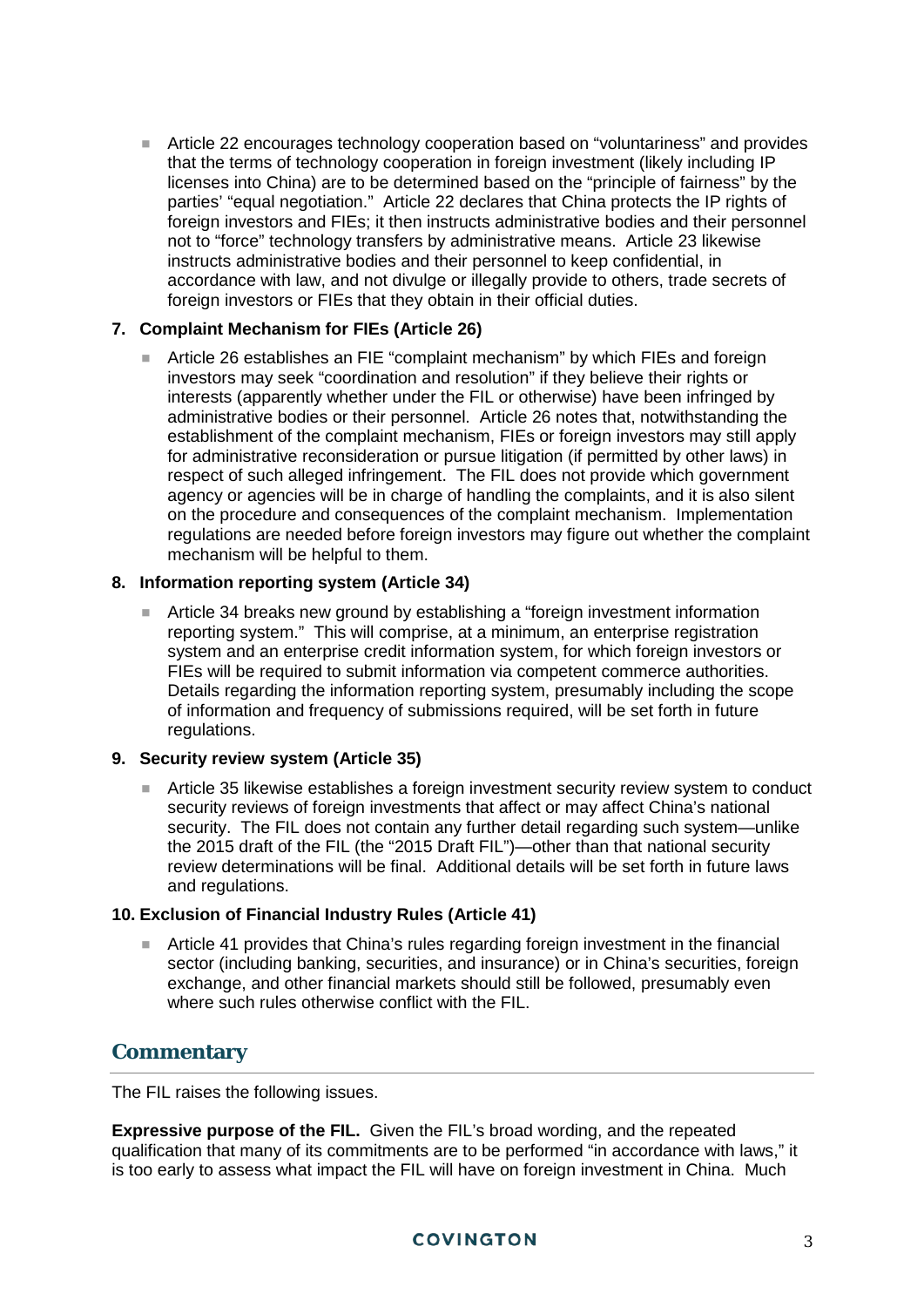will depend upon the implementing laws and regulations and how the FIL and such laws and regulations are applied. For now, the FIL thus largely serves an expressive purpose: to allow China to assert, in the context of its trade negotiations with the United States, that it is committed to treating foreign investment no less favorably than domestic investment (at least outside of permitting investment in negative list industries).

**Distinction between FIEs and domestic invested companies likely to remain.** An alternate approach to the non-discrimination goals promised by the FIL would have been to broaden China's general corporate and partnership laws to cover FIEs, and to handle the negative list and the information reporting and national security requirements through separate measures. Such is the structure of most Western legal regimes. The FIL, in contrast, suggests that FIEs will continue to be distinguished from non-FIEs under Chinese law. This may result in more disparate treatment—by regulators, banks, or counterparties than if they were formally indistinguishable from domestic invested enterprises.

**No material impact of pre-establishment commitment.** Prior to the FIL, China had already implemented several reforms limiting the discretion of officials over the "investment access" stage of foreign investment. Starting from October 2016, China ceased to require that foreign investments outside of restricted or prohibited industries be approved by the commerce authority, providing instead that such investments be "registered" with the commerce authority and administration for industry and commerce (now the administration of market regulation). And in recent years China "upgraded" its traditional foreign investment "catalogue" to a negative list, which lists only those sectors in which foreign investment is restricted or prohibited. In our experience, establishing an FIE in a non-restricted, nonprohibited sector has become relatively routine. Therefore, the FIL's commitment regarding investments outside of the negative list at the stage of "investment access" does not appear to materially change the current treatment of foreign investment at such stage.

**Amendment to existing entities.** Existing Sino-foreign joint ventures will need to amend their constitutive documents to comply with the Company Law. Existing partners will need to agree on such amendments, potentially creating an opportunity for parties to re-trade on old bargains.

**Status of variable-interest entity (VIE) structures unresolved**. "VIE structures" contractual arrangements widely-used to channel foreign funds into restricted or prohibited sectors—have not been formally endorsed by Chinese regulations. The 2015 Draft FIL would have defined foreign investment to include the acquisition of control of a domestic invested enterprise by contract, thereby subjecting VIE structures to the rules applicable to typical foreign investments. The FIL, however, does not explicitly include the acquisition of contractual control among the enumerated forms of "foreign investment. But it does define "foreign investment" to include any other form of investment as may be specified by administrative regulations or China's State Council, thus leaving the door open for future regulations that may address VIE structures.

**Cross-border payments to remain subject to China's foreign exchange policy imperatives.** In late 2016 and early 2017, as China's State Administration for Foreign Exchange ("SAFE") tightened foreign exchange controls, many foreign exchange transactions, e.g., for distributions on equity or royalty payments, experienced substantial delays. The commitment in Article 21 of the FIL to allow FIEs to "freely" remit capital and payments out of China would seem to prohibit such delays in the future. But so long as SAFE acts pursuant to legal authorities—and thus "according to law"—when imposing foreign exchange controls in the future, its actions may be seen as consistent with Article 21.